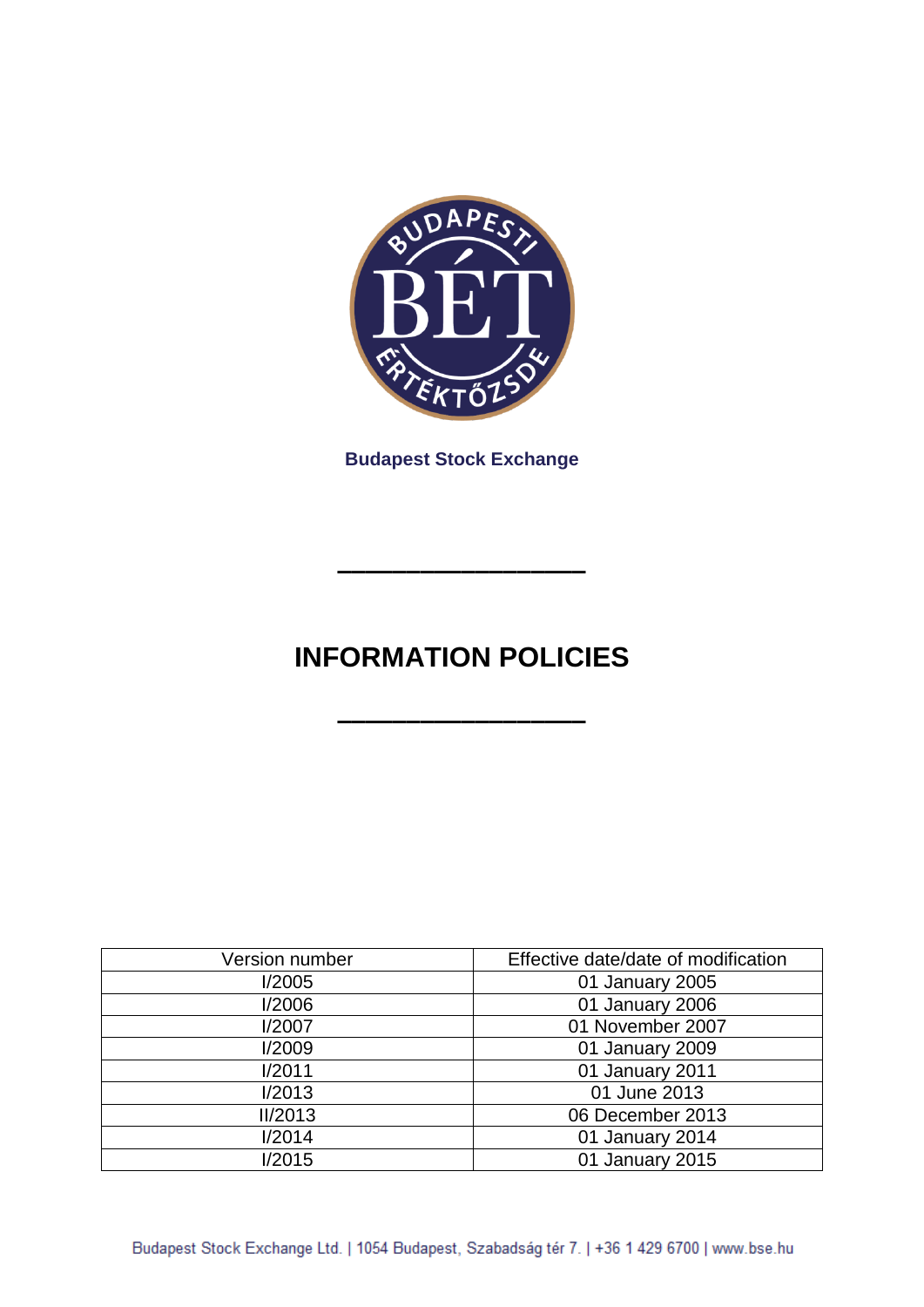

# **Budapest Stock Exchange Ltd. Information Policies**

#### **1. Distributor's Group**

- 1.1 BSE allows Distributor's Group to include Affiliated Companies and third party Service Facilitators.
- 1.2 An Affiliated Company or a Service Facilitator accepted by BSE in accordance with Section 12.3 of the IDA may use Information within Distributor's Service(s). Distributor remains liable for licence fees applicable to Affiliated Companies' or Service Facilitators' use of Information within Distributor's Service(s). BSE reserves rights to withhold or withdraw permission for any Person to act as a Service Facilitator.
- 1.3 Service Facilitators may be agents of Distributor, owners or operators of websites displaying Distributor's Service(s), software developers, facilities managers, property managers or providers of other support services.
- 1.4 BSE acknowledges the Service Facilitator's activity if the relation between Distributor, Service Facilitator and Subscriber is the following:
	- (a) For Information access Service Facilitator should contract with Distributor directly. Subscriber's contractual partner for receiving Information is always the Distributor.
	- (b) Distributor retains full control, either technically or via an agreement acceptable to BSE, over all display and release of Information to Subscriber provided by Service Facilitator.
	- (c) Distributor unconditionally guarantees and accepts responsibility for performance of all obligations under the Agreement in respect of Information distributed via Service Facilitator.
- 1.5 BSE may inspect and audit agreements and controls relating to the use of Information by a proposed Service Facilitator.
- 1.6 Service Facilitators have no right to use Information outside the Distributor's Service(s).

## **2. Distributor's Use of Information**

Use of Information by Distributors is permitted subject to the terms of the IDA. In addition:

#### 2.1 **Storage and Processing of Information**

2.1.1 Distributor may store and process (including extraction, verification, (re)arrangement, adaptation and packaging) Information for the purpose of distribution of Information within Distributor's Service(s).

#### 2.2 **Display of Information**

- 2.2.1 Distributors must:
	- (a) credit, wherever technically feasible, BSE and/or any Information Provider or other source(s) of Information specified by BSE as the source(s) of the Information,
	- (b) not misrepresent the Information,
	- (c) not deface or remove any trademarks transmitted with the Information,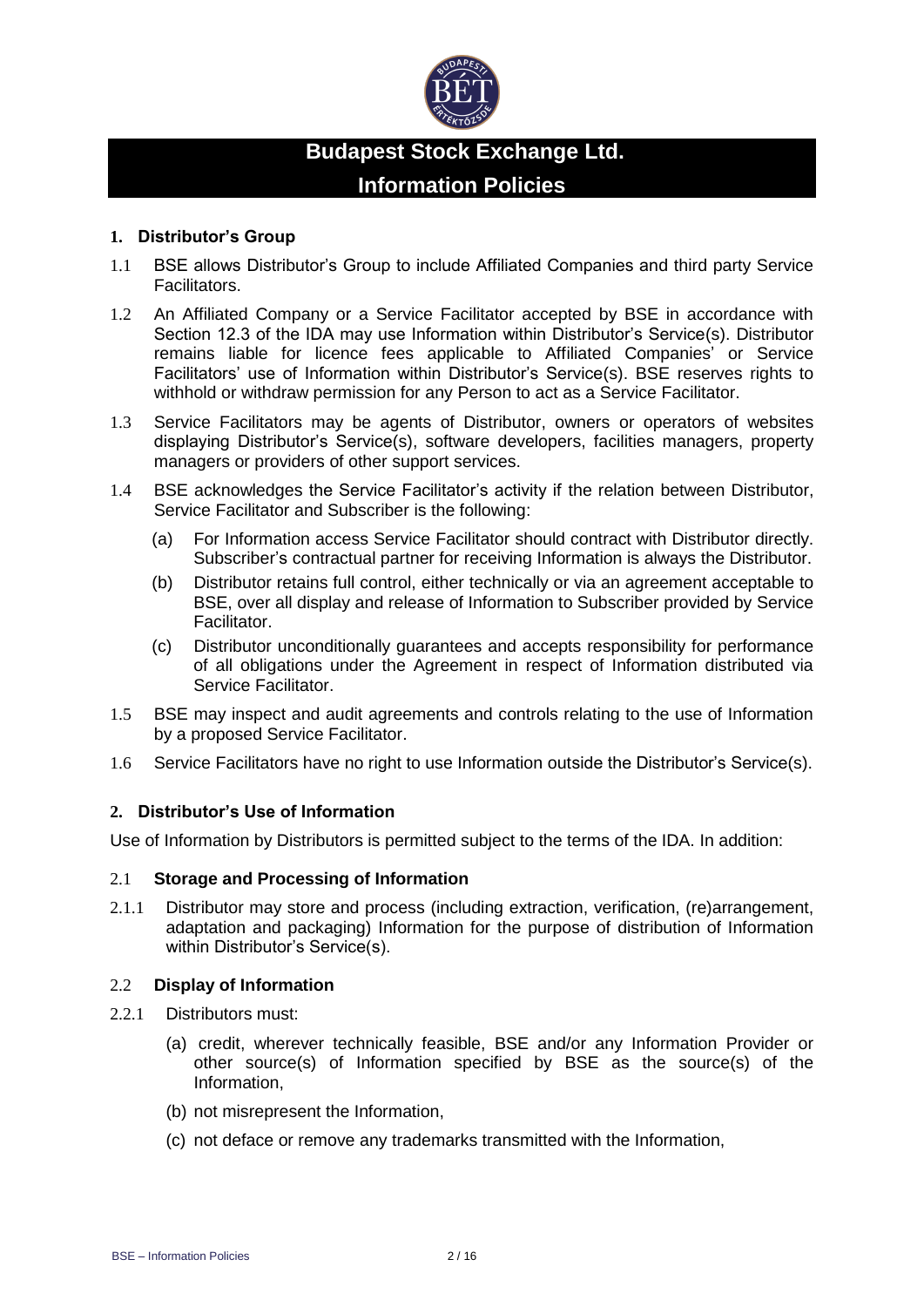

- (d) ensure, wherever technically feasible, that Delayed Information and End-of-Day Information are clearly labelled, that the period of delay or time of original dissemination is noted in all Services incorporating Delayed Information and Endof-Day Information.
- 2.2.2 Where possible, Distributor shall use reasonable efforts to disseminate Information so that it may be displayed with the time stamp of BSE (hours, minutes and if possible seconds).
- 2.2.3 Information must not be displayed on public Internet Websites alongside content BSE considers inappropriate, including but not limited to explicit sexual content, racial or religious hatred, or incitement to violence.

#### 2.3 **Distribution to Secondary Distributors**

2.3.1 Distributor shall notify BSE in writing of any third party that desires to become a Secondary Distributor of any member of Distributor's Group. Prior to release of Information to a Secondary Distributor the Distributor is required to obtain written confirmation from BSE that the proposed Secondary Distributor has executed the appropriate agreement with BSE. If a member of Distributor's Group releases Information to a Secondary Distributor prior to obtaining such written confirmation, Distributor will be responsible for paying BSE all fees that otherwise would have been payable by the Secondary Distributor.

#### 2.4 **General Rules of Information Distribution**

2.4.1 In case of distribution of Real-time Information other than Real-time Index Package Information Distributor must:

(a) ensure that each Subscriber has executed a Subscriber Agreement with Distributor,

- (b) ensure that all use and distribution of Real-time Information is identified and measured with an approved Unit of Count and is subject to effective Internal Controls, except where BSE Information Policies allow Real-time Information to be distributed without the need to identify and report the recipient.
- 2.4.2 Distributor may distribute Delayed or End-of-Day Information and Real-time Index Package Information without requiring Subscriber to execute a Subscriber Agreement, provided that Subscribers and other authorised recipients of such Information are informed that:
	- (a) BSE and Information Providers reserve all Intellectual Property Rights to the Information,
	- (b) BSE and Information Providers accept no liability for the display of the Information or any losses or claims arising from use of the Information,
	- (c) Information is for the personal use of the recipient and may not be redistributed by the recipient to any third party without the permission of BSE,
	- (d) BSE may suspend or terminate receipt of Information by any party if BSE has reason to believe the Information is being misused or misrepresented.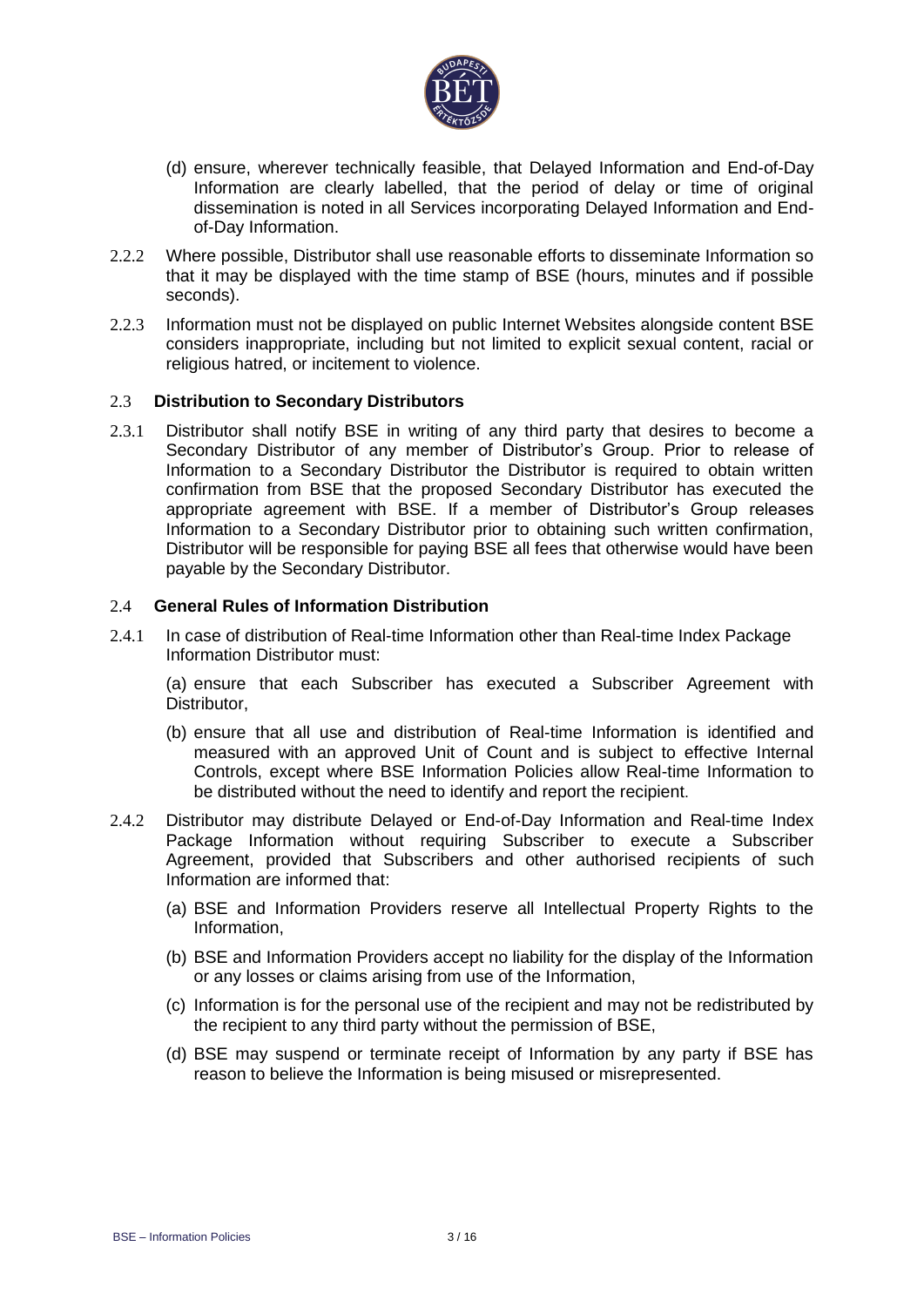

#### 2.5 **Special Types of Information Distribution**

#### 2.5.1 **Distribution of Limited Extracts of Information**

2.5.1.1 Distributor or Subscriber may include limited extracts of Information on an occasional basis in written or oral communications with third parties, without fees or other obligations, provided that these communications do not involve the regular or systematic distribution, display or processing of Information. BSE reserves all rights to determine whether communications including Information qualify as limited extracts for this purpose. BSE reserves the right to regard as unauthorised redistribution of Information any communication of Information that in BSE's view does not qualify as limited extracts.

#### 2.5.2 **Internet**

- 2.5.2.1 BSE requires all Websites to where Information is distributed to be identified, recorded and controlled. In addition, for Websites displaying Real-time Information other than Real-time Index Package Information, Distributor must ensure that all access is restricted to registered Users with individual passwords and user ID's and valid Subscriber Agreements.
- 2.5.2.2 BSE reserves all rights to determine whether any public Internet display shall be regarded as a separate Website for the purposes of the Agreement.
- 2.5.2.3 Any publicly accessible Website to which Distributor distributes Delayed or Endof-Day Information or Real-time Index Package Information must include a statement that it is prohibited to use, reproduce, display, perform, modify, transmit and distribute the Information without prior written permission of Distributor. The exact wording of this statement will be left to Distributor's discretion.

#### 2.5.3 **Media Distribution**

- 2.5.3.1 For the purposes of the Agreement Media Distribution is generally defined as the display of Information to the public via specified newspaper, TV, radio or similar information services, provided that electronic storage and/or processing of BSE Information by the recipient is prevented, excluded and/or expressly forbidden without prior permission from BSE.
- 2.5.3.2 Only Delayed or End-of-Day Information may be subject to Media Distribution. Distribution of Real-time Information to the same recipients does not qualify as Media Distribution.
- 2.5.3.3 Delayed and End-of-Day Information may be delivered free of charge to press, TV and radio publishers for the sole purpose of print, TV and radio publication.
- 2.5.3.4 Media Distribution may include the occasional inclusion of Information in on-line service content and on-line messaging services. Standard or regular displays of Information in public Internet or on-line news and information services will not normally qualify as Media Distribution and will normally be subject to the Website regulations.
- 2.5.3.5 BSE reserves all rights to determine whether any proposed form of publication qualifies as Media Distribution, to withhold or withdraw Media Distribution rights at any time and to apply to Distributor any other fees that may be applicable if a proposed form of Information distribution is not accepted as Media Distribution.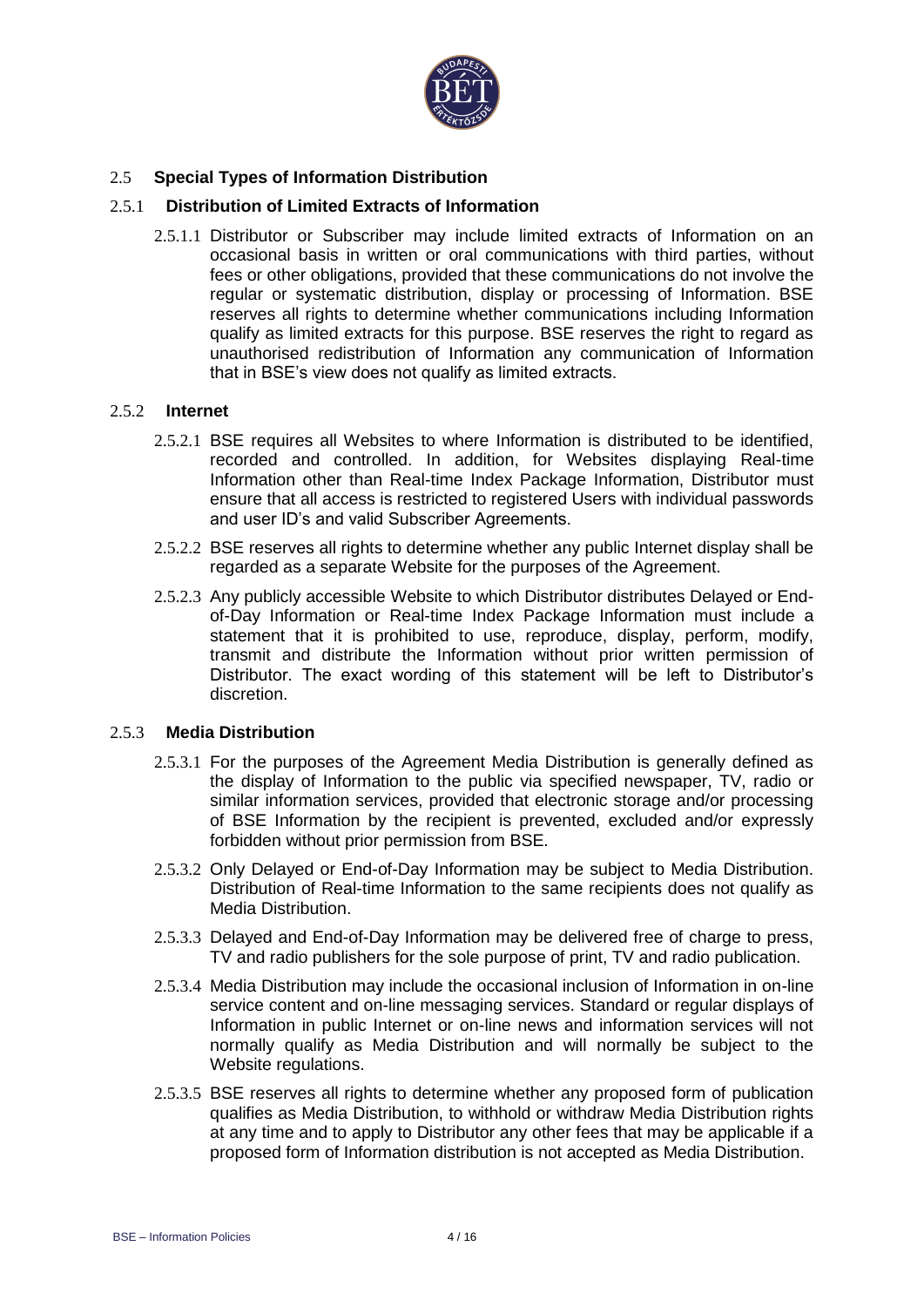

#### 2.5.4 **TV Ticker Display Mode**

- 2.5.4.1 Real-time Information via TV Ticker Display Mode may be displayed as set out below:
	- (a) Any TV network may display Real-time Information via TV Ticker Display Mode provided that the cumulated time interval of displaying the Information does not exceed one (1) hour per trading Day.
	- (b) Real-time Information via TV Ticker Display Mode in full trading hours may only be displayed on close circuit TV networks.

#### 2.5.5 **Customer Areas**

- 2.5.5.1 In the Customer Area the Distributor may display the Information only on Tickers, and Distributor shall pay the Customer Area Ticker Fee in accordance with BSE Schedule of Fees of Information Products.
- 2.5.5.2 In the Customer Area the Distributor may not display Real-time Information.

### 2.5.6 **Office Areas**

2.5.6.1 In the Office Area the Distributor may display Real-time Information on Tickers, but only for Internal use purposes, and not for public information. In this case the Distributor shall pay the Office Area Ticker Fee in accordance with BSE Schedule of Fees of Information Products.

#### 2.5.7 **Creation of New Original Works and Derived Information**

- 2.5.7.1 Distributor may process Information for the purpose of creating New Original Works for Internal use and/or External use. This type of Information use shall be announced to BSE in advance, by submitting a modified Annex 2 and also the relevant license fee(s) shall be paid as per BSE Schedule of Fees of Information Products. Distributors can extend their NOW subscription related package rights towards their Affiliated companies.
- 2.5.7.2 Subscriber or the Exchange Member that does not qualify as a Distributor may create New Original Works for Internal and/or External usage purposes, for which activity BSE requires a separate, direct Agreement with Subscriber. If the Subscriber intends to use Information for creation of New Original Works the Distributor shall direct the Subscriber to BSE in order to conclude the above separate agreement. Upon signing this agreement on creation of New Original Works Subscriber or the Exchange Member that does not qualify as a Distributor becomes the Licensee of BSE. According to the provisions of this separate agreement Licensee pays the license fees directly to BSE as indicated in BSE Schedule of Fees of Information Products.

#### 2.5.7.3 New Original Works fee shall be applied only in case of

- Index and/or other similar product creation (NOW Index+) is based on Realtime and/or Delayed Information, or
- NOW Indirect (application) Usage is based on Real-time and/or Delayed Information.

BSE reserves all rights to determine whether any new product or alternative Information usage constitutes any of the above New Original Works.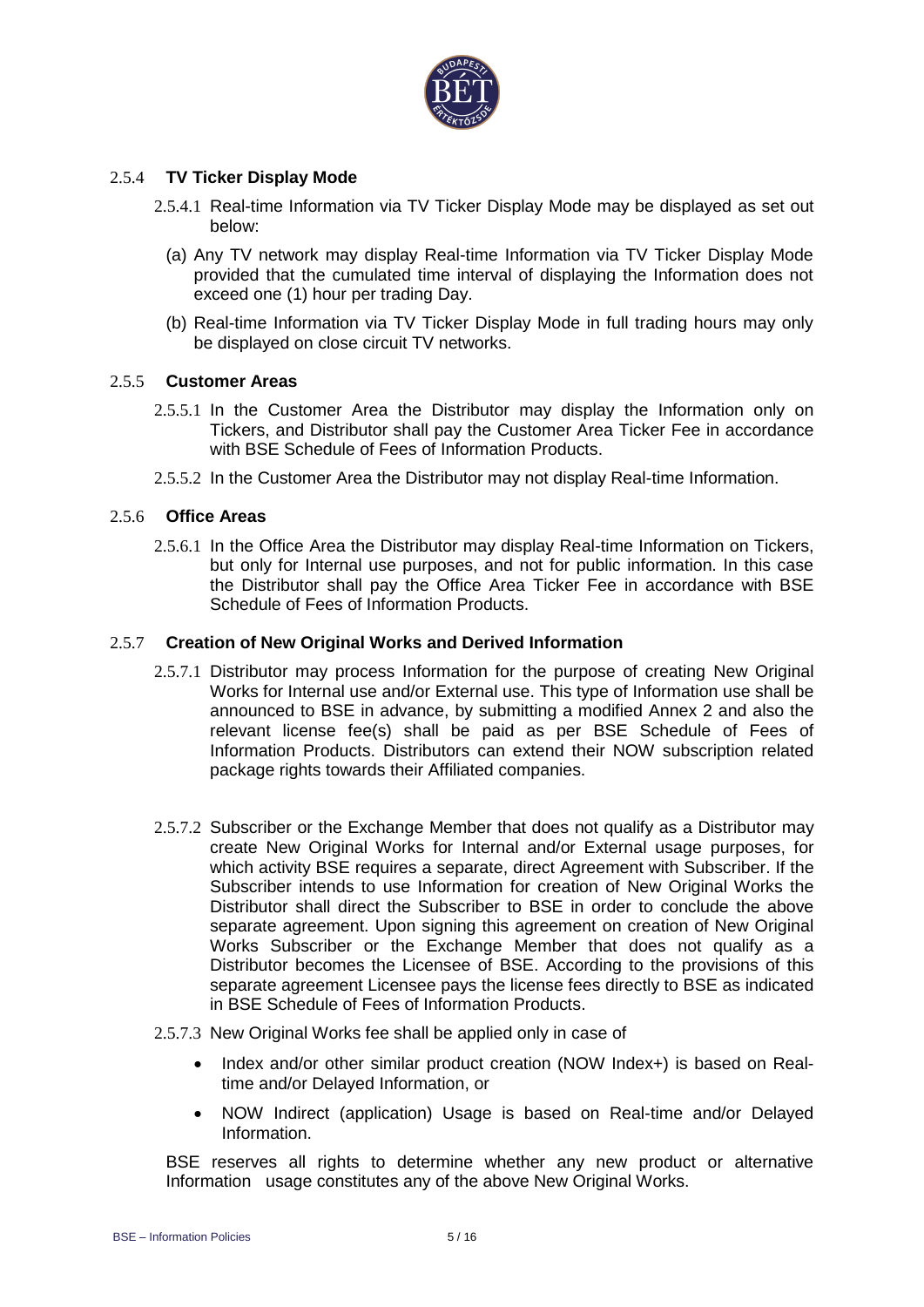

2.5.7.4 If Distributor creates Derived Information in such a way that the Information may be recalculated, reverse engineered then it is regarded as being Information for the purposes of the Agreement. Therefore, all accesses to Information supporting derived data will be subject to the same Reporting Requirements and the applicable monthly variable fees in accordance with BSE Schedule of Fees of Information Products. BSE reserves all rights to determine whether any data constitutes Derived Information.

#### 2.5.8 **Publication of MiFID OTC Data**

- 2.5.8.1 BSE facilitates Exchange Members' compliance with the post-trade publication requirements in accordance with Article 28 of Directive 2004/39/EC of the European Parliament and of the Council (MiFID) with the intermediation of BSE from 1<sup>st</sup> November 2007. Utilizing the existing communication lines between BSE and Exchange Members BSE receives MiFID OTC Data form those Exchange Members which have contracted with BSE for the supply of MiFID OTC Data and will continuously transmit MiFID OTC Data to those Distributors which applied for that.
- 2.5.8.2 MiFID OTC Data is considered as part of the Information, and the provisions of the Agreement shall be applied with the exceptions defined in this Section 2.5.8.
- 2.5.8.3 BSE provides the MiFID OTC Data to Distributors in a separate Information Package, which may be requested by the Distributor by submitting to BSE a duly modified Annex 2. In exchange for the provision of MiFID OTC Data, BSE requires Distributors to pay an annual licence fee, which shall be indicated in the BSE Schedule of Fees of Information Products.
- 2.5.8.4 Distributor has the option to transmit MiFID OTC Data to their existing or new Subscribers without the conclusion of a Subscriber Agreement or the payment of related monthly variable fees. Distributor has no obligation to report to BSE Subscribers with access to MiFID OTC Data only.
- 2.5.8.5 BSE shall act solely as an intermediary with respect to the transmission of MiFID OTC Data to Distributors. Therefore, BSE shall not take any responsibility or shall not make warranties as regards the content or the transmission period from the origination of MiFID OTC Data, and excludes all liability that lawfully can be excluded for the damages arising from the above mentioned.

#### 2.5.9 **Use of Information extracted from the Trading System**

- 2.5.9.1 By executing the Agreement, the Exchange Member shall be entitled to the use and distribution of the Information extracted from the Trading System. Except for the receipt of the Information, the same rules apply for the Exchange Member as for the Distributors. With regards to, that the Exchange Member does not receive the Information in the form of Information Packages it is only entitled to transfer or distribute it in compliance with its license based on the Agreement.
- 2.5.9.2 In case of the use of systems that may not display the Information, such as risk management, portfolio valuation system, analytical and / or offer generation applications, trading (robot) systems, etc. the Exchange Member is obliged to discuss the legality of usage and the concerning fee payment obligation.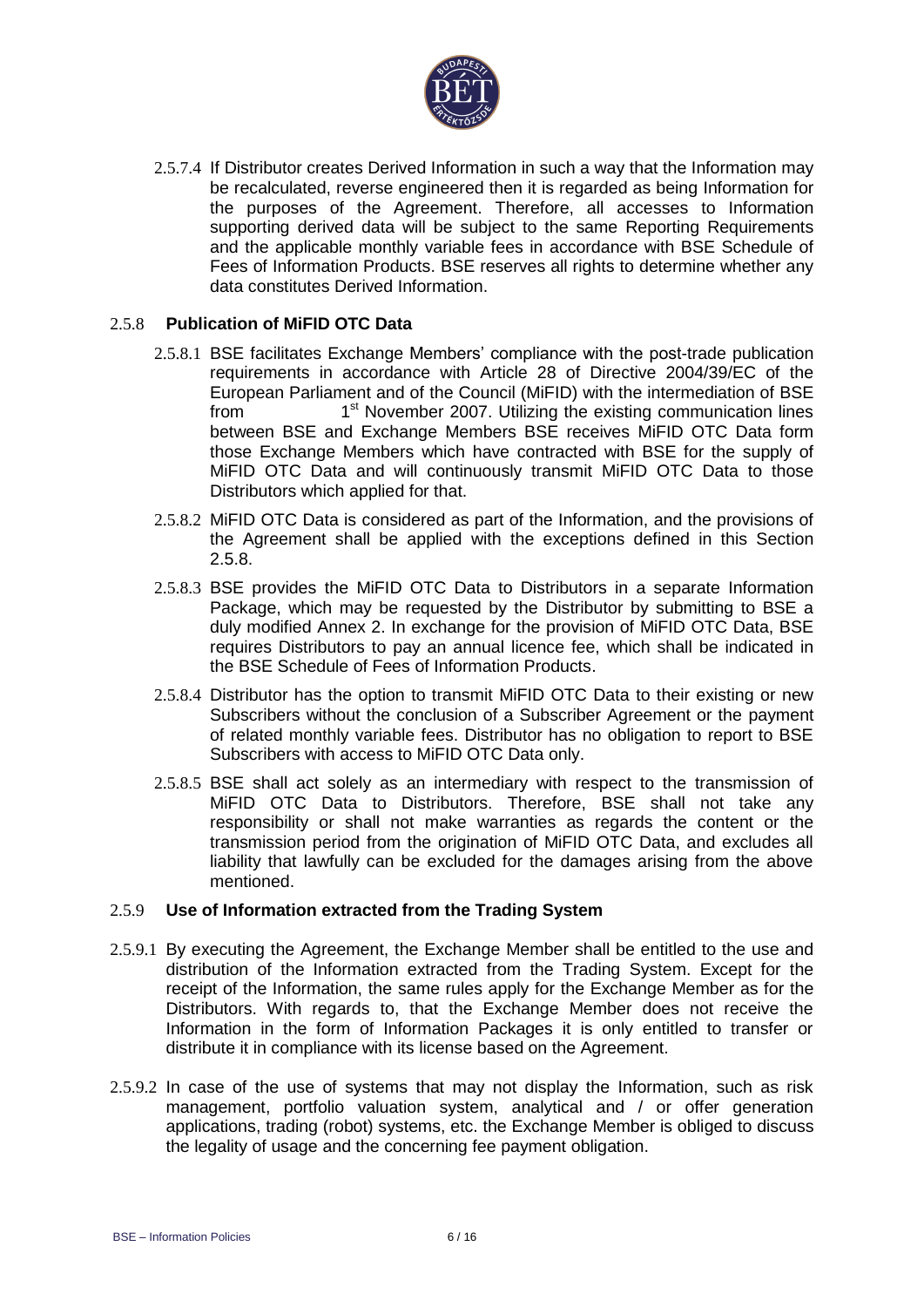

#### **3. Subscriber Agreements**

- 3.1 Each Distributor is responsible for ensuring that Subscriber Agreements are valid and enforceable in respect of Real-time Information (other than Real-time Index Package Information) distributed via Distributor's Service(s). Use of Real-time Information without a Subscriber Agreement or under a Subscriber Agreement that is unenforceable for any reason will be regarded by BSE as unauthorised use of Information.
- 3.2 Subscriber Agreements must provide (using substantially similar terms) that:
	- (a) Subscriber is obliged and agrees to use the Real-time Information solely for its own purposes. Subscriber may not transfer or publish to third parties all or part of the Information except where (i) Subscribers have the right to disclose the Information to the public in a Customer Area or (ii) limited extracts of Information are distributed by Subscriber as defined in Section 2.5.1.1.
	- (b) Subscribers to Information for Private Use declare that they enter into Subscriber Agreements as natural persons on their own behalf and exclusively for their own benefit, and agree to provide valid proof of identity on request.
	- (c) Subscriber recognises the Intellectual Property Rights and the right to legal remedy of BSE in respect of the Information.
	- (d) Subscriber agrees:
		- not to allow other Persons to gain unauthorised access to the Information,
		- not to make its user ID available to another Person,
		- not to use Information for any illegal purpose,
		- to maintain all records and provide all information required by Distributor to meet Distributor's record-keeping, reporting and payment obligations to BSE,
		- to allow BSE or its authorised representatives to audit Subscriber's records and use of Information according to the rules in effect to the Distributor, and Subscriber shall pay the outstanding fees and charges revealed by the audit plus liquidated damages equal to the extent of late interest (defined in BSE Information Policies) calculated from the Day following the due date determined by the audit,
		- to obtain and provide any consents needed for BSE or its authorised representatives to review and receive personal data, where necessary for the purposes of verifying or ensuring compliance with Distributor's obligations to BSE.
	- (e) In any display created by Subscriber that incorporates the Information, Subscriber shall
		- use reasonable efforts to credit BSE and/or any Information Provider or other source(s) of Information specified by BSE as the source(s) of the Information,
		- not misrepresent Information or deface or remove any trademarks transmitted with the Information,
		- ensure that Delayed and End-of-Day Information are clearly labelled and the period of delay or time of original transmission of Information is noted in all displays of Delayed and End-of-Day Information,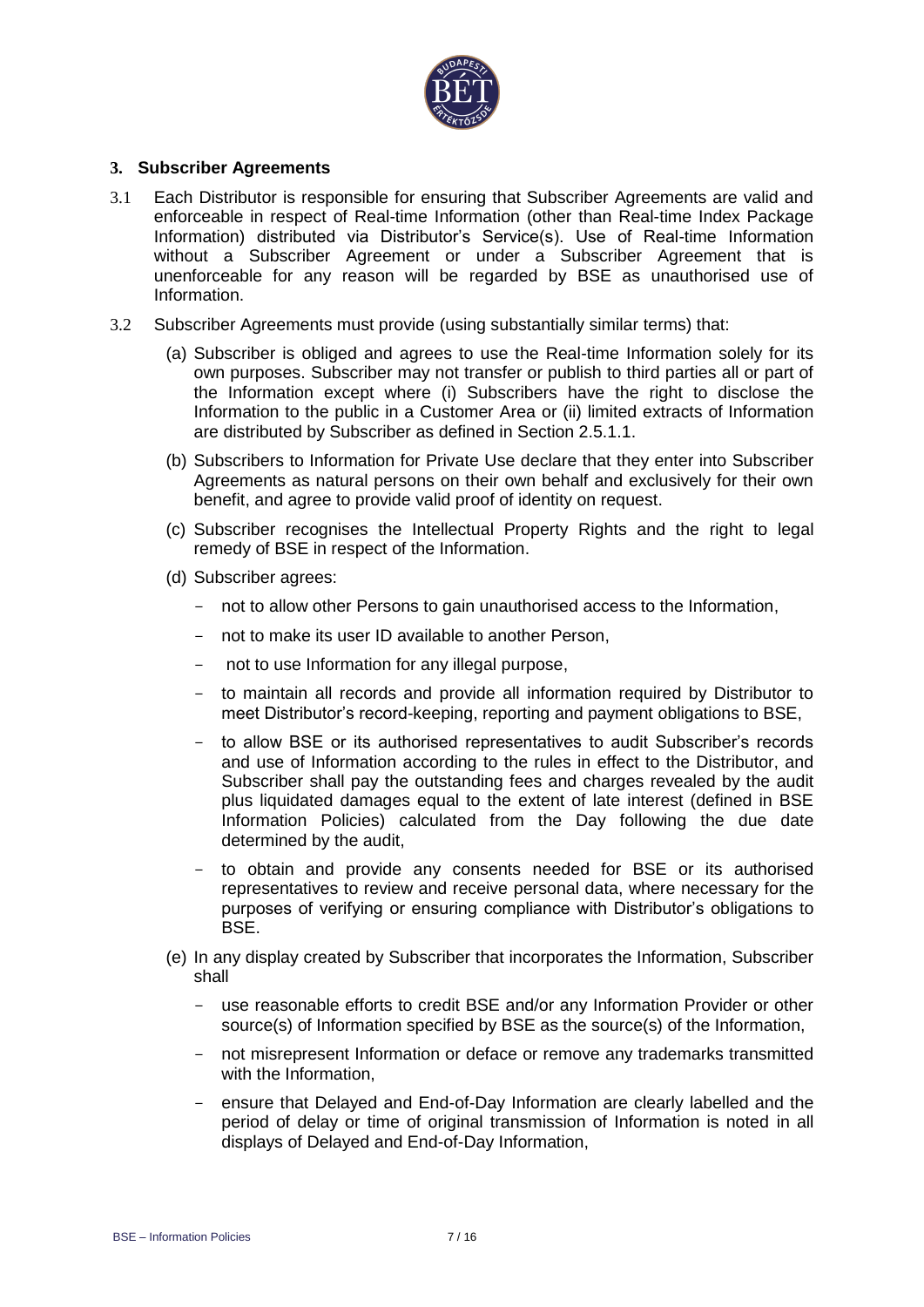

- comply with such other Information display requirements as BSE may specify in BSE Information Policies from time to time.
- 3.3 If Distributor becomes aware that any Subscriber is failing to comply with the provisions of the Subscriber Agreement set above, Distributor must promptly notify BSE and comply promptly with any request by BSE to terminate the delivery of Information to the Subscriber.
- 3.4 Distributors are required to maintain copies of or acceptable electronic records of all executed Subscriber Agreements for a minimum of two (2) years after the termination of the Subscriber Agreement, for audit purposes. BSE reserves all rights to decide whether any proposed form of electronic recording is acceptable.

#### **4. Private Use of Information**

- 4.1 Private Use is defined as the use of Information by a Subscriber who is a natural person for the purpose of managing the Subscriber's own personal investments and not for any business purpose, nor for the purpose of giving any form of advice to any other person.
- 4.2 Subscribers to Information for Private Use may store, download, print and display Information from the Service only for their personal use and not for any business purpose.
- 4.3 Natural persons who redistribute even limited extracts of Information or use Information for any commercial purpose other than the management of their own personal investments do not qualify as Private Use Subscribers.
- 4.4 All use of Information other than Private Use is regarded by BSE as Business Use and is subject to the applicable fees per BSE Schedule of Fees of Information Products. BSE reserves all rights to apply fees for Business Use where Private Use Subscribers do not comply with the terms of their Subscriber Agreement.

#### **5. Types of fees and Units of Count**

- 5.1 BSE specifies the following fees and Units of Count for access to Information:
- 5.1.1 Annual fees:
	- (a) Annual Technical Connection Fee to be paid by Distributor that receives the Information directly via the Physical Point of Access. Secondary Distributors pay no annual Technical Connection Fee to BSE.
	- (b) Annual Licence Fee to be paid by all Distributors in consideration for BSE granting Distributors the right to use the Information under the Agreement.
- 5.1.2 Monthly variable fees:
	- (a) General Real-time User Fees are payable by Distributor for each ID type with interactive access to Real-time Information (other than Real-time Index Package Information) via Distributor's Service, except where any of the other monthly variable fees listed below apply. General Real-time User Fees depend on data depth (best 5 price levels, best price level or list of transactions without price levels), updating frequency (Continuous or Snapshot) and use of Information for business or private purposes.
	- (b) Customer Area Fees and/or Office Area Ticker Fee are payable by Distributor for each Device equipped in the Location and displaying Information in accordance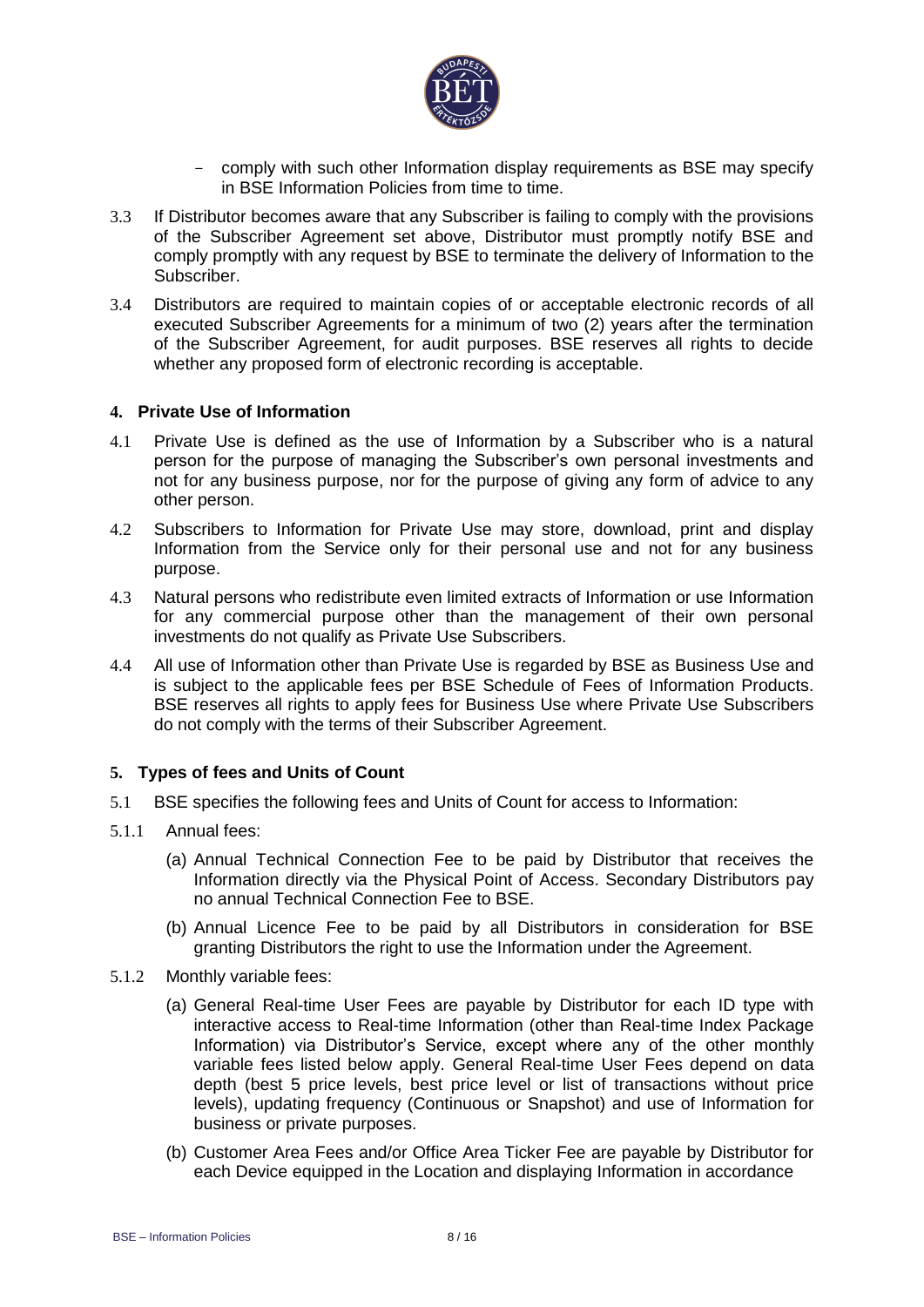

with the regulations on Customer Area and/or Office Area as set in BSE Information Policies.

- (c) TV Ticker Fees are payable by Distributor for each TV Network to which Distributor feeds Real-time Information (other than Real-time Index Package Information), in accordance with the regulations on TV Ticker Display Mode as set in BSE Information Policies.
- (d) Electronic Message Fees are payable by Distributor for each Electronic Message sent by the Distributor.
- (e) Website Fees are payable by Distributor for each Website where Delayed or Endof-Day Information or Real-time Index Package Information is displayed via Distributor's Services. The amount of Website Fees depends on the type of Website as detailed in BSE Schedule of Fees of Information Products.
- 5.1.3 BSE's Unit of Count is either unique user ID (if the User's logon is the way the Distributor's Service permissions Information), or a unique terminal ID (if the permissioning is performed at a Device/PC level). If a User has multiple ID's then each ID is fee liable and the count shall be based upon the number of access points for each ID. If a User has been permissioned to more than one instance on the entitlement system(s), then the total number of instances will be used as the chargeable count for that month. BSE does not recognize netting neither at Distributor nor at platform level.
- 5.1.4 Distributor and Subscriber must use effective Internal Controls to keep all user ID's and passwords confidential and prohibit sharing of user- or terminal IDs. BSE reserves the right to determine whether any system for identifying Users is subject to effective Internal Controls. The abovementioned fees apply to all use by any recipient of Information distributed directly or indirectly via Distributor's Services, except for use and redistribution of Information by Secondary Distributors. BSE reserves all rights to determine the fees and Unit of Count applicable to any use of Information, in accordance with BSE Information Policies.

#### **6. Reporting Requirements**

- 6.1 Distributors are required to submit to BSE annual fees reports, summary and detailed reports on the use and distribution of Information. The annual fees report must be provided in all case types of Information distribution, the summary and detailed reports must be provided for all Real-time Information distribution (other than Real-time Index Package Information), for Websites displaying Delayed or End-of-Day Information or Real-time Index Package Information.
- 6.2 The annual fees report must be submitted in writing, by December  $15<sup>th</sup>$  of each year, by using the annual fees report template available on the BSE Website.
- 6.3 The summary report must be submitted in electronic form, by the  $30<sup>th</sup>$  Day of each month, by using the summary report template available on the BSE Website, or any other method approved in writing by BSE.
- 6.4 The detailed report must be submitted in electronic form, by the  $30<sup>th</sup>$  Day of each month or the last Day of each calendar quarter depending on Distributor's request in the annual fees report. The detailed report must contain the data described in the table as follows: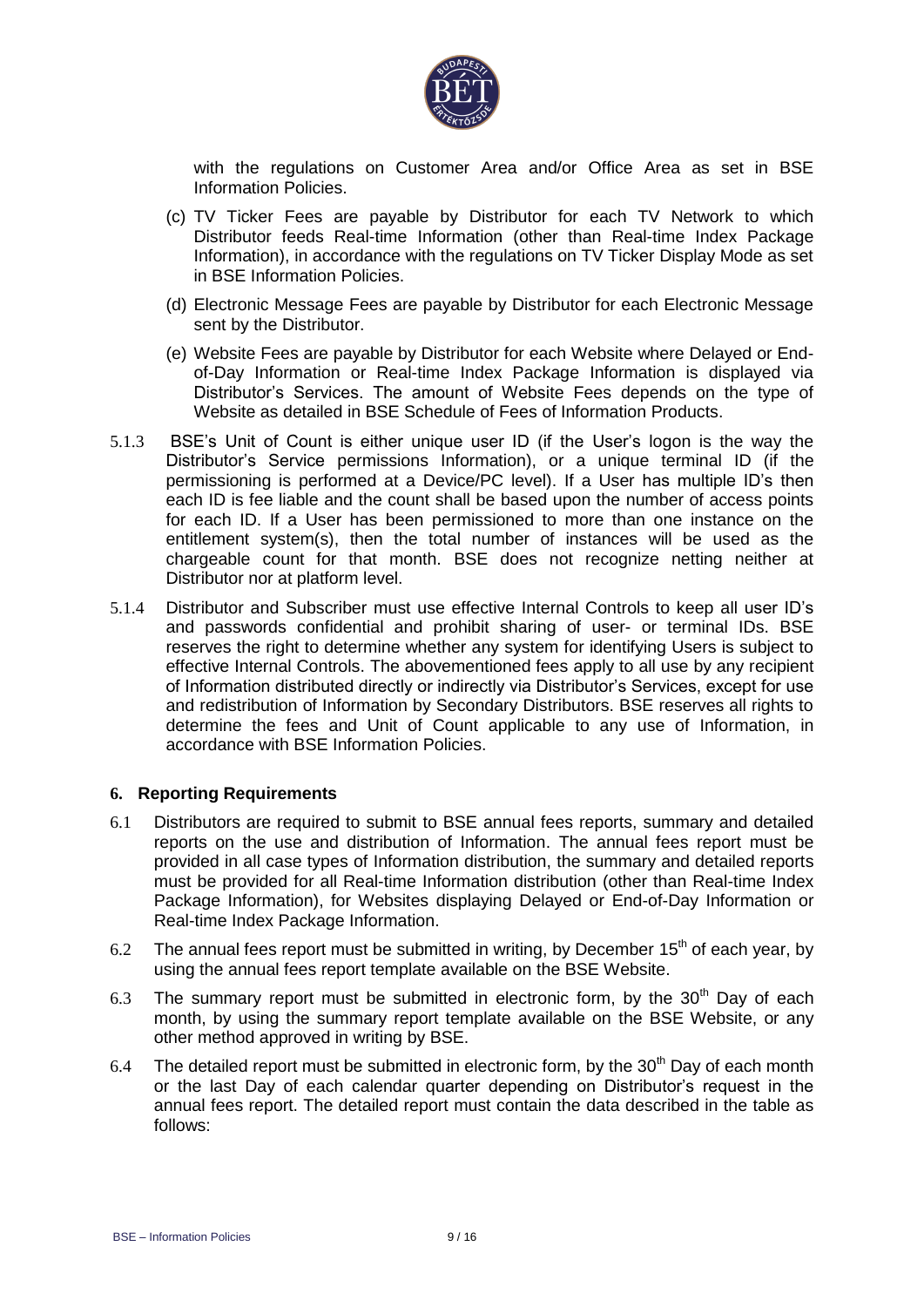

**Usage Reporting Template**

| Distributor's Name, ID:       |                                             |                |                                     |                                     |                                 |                                                        |                            |                                                     |                         |                                                       |                            |
|-------------------------------|---------------------------------------------|----------------|-------------------------------------|-------------------------------------|---------------------------------|--------------------------------------------------------|----------------------------|-----------------------------------------------------|-------------------------|-------------------------------------------------------|----------------------------|
| <b>Distributor's Address:</b> |                                             |                |                                     |                                     |                                 |                                                        |                            |                                                     |                         |                                                       |                            |
| <b>Type of Distributor:</b>   | Primary                                     | $\prime$       | Secondary                           |                                     |                                 |                                                        |                            |                                                     |                         |                                                       |                            |
| Member of the BSE:            | <b>YES</b>                                  |                | N <sub>O</sub>                      |                                     |                                 |                                                        |                            |                                                     |                         |                                                       |                            |
| <b>Report date:</b>           |                                             |                |                                     |                                     |                                 |                                                        |                            |                                                     |                         |                                                       |                            |
| <b>Reporting Period:</b>      | Year/month                                  |                |                                     |                                     |                                 |                                                        |                            |                                                     |                         |                                                       |                            |
|                               |                                             |                |                                     |                                     |                                 |                                                        |                            |                                                     |                         |                                                       |                            |
| Number                        | <b>Name of Professional</b><br>User/Company | <b>Address</b> | City                                | Country                             | Package Type<br>(Please select) | <b>User Type</b><br>(Please select)                    | User ID                    | <b>Monthly Unit Fee</b><br>(ELR)<br>(Please select) | Number of<br>subscriber | Movement<br>compared to<br>previous<br>month<br>$+/-$ | <b>Total Fees</b><br>(ELR) |
| $\mathbf{1}$                  |                                             |                |                                     |                                     |                                 |                                                        |                            |                                                     |                         |                                                       | 0,00                       |
| $\,$ 2 $\,$                   |                                             |                |                                     |                                     |                                 |                                                        |                            |                                                     |                         |                                                       | 0.00                       |
| $\overline{\mathbf{3}}$       |                                             |                |                                     |                                     |                                 |                                                        |                            |                                                     |                         |                                                       | 0,00                       |
| $\overline{4}$                |                                             |                |                                     |                                     |                                 |                                                        |                            |                                                     |                         |                                                       | 0,00                       |
| -5                            |                                             |                |                                     |                                     |                                 |                                                        |                            |                                                     |                         |                                                       | 0,00                       |
| 6                             |                                             |                |                                     |                                     |                                 |                                                        |                            |                                                     |                         |                                                       | 0,00                       |
| $\overline{7}$                |                                             |                |                                     |                                     |                                 |                                                        |                            |                                                     |                         |                                                       | 0,00                       |
| 8                             |                                             |                |                                     |                                     |                                 |                                                        |                            |                                                     |                         |                                                       | 0.00                       |
| $\overline{9}$                |                                             |                |                                     |                                     |                                 |                                                        |                            |                                                     |                         |                                                       | 0.00                       |
| 10<br>$\overline{11}$         |                                             |                |                                     |                                     |                                 |                                                        |                            |                                                     |                         |                                                       | 0,00                       |
| 12                            |                                             |                |                                     |                                     |                                 |                                                        |                            |                                                     |                         |                                                       | 0,00<br>0.00               |
| 13                            |                                             |                |                                     |                                     |                                 |                                                        |                            |                                                     |                         |                                                       | 0,00                       |
| 14                            |                                             |                |                                     |                                     |                                 |                                                        |                            |                                                     |                         |                                                       | 0,00                       |
| 15                            |                                             |                |                                     |                                     |                                 |                                                        |                            |                                                     |                         |                                                       | 0.00                       |
| 16                            |                                             |                |                                     |                                     |                                 |                                                        |                            |                                                     |                         |                                                       | 0,00                       |
| 17                            |                                             |                |                                     |                                     |                                 |                                                        |                            |                                                     |                         |                                                       | 0,00                       |
| 18                            |                                             |                |                                     |                                     |                                 |                                                        |                            |                                                     |                         |                                                       | 0.00                       |
| 19                            |                                             |                |                                     |                                     |                                 |                                                        |                            |                                                     |                         |                                                       | 0.00                       |
| 20                            |                                             |                |                                     |                                     |                                 |                                                        |                            |                                                     |                         |                                                       | 0,00                       |
|                               |                                             |                |                                     |                                     |                                 |                                                        |                            |                                                     |                         |                                                       |                            |
| <b>TOTAL FEES DUE :</b>       |                                             |                |                                     |                                     |                                 |                                                        |                            |                                                     |                         |                                                       | 0,00                       |
|                               |                                             |                | <b>Non Professional User Report</b> |                                     |                                 |                                                        |                            |                                                     |                         |                                                       |                            |
|                               |                                             |                |                                     |                                     |                                 |                                                        |                            |                                                     |                         |                                                       |                            |
|                               |                                             |                | <b>Usage Type</b>                   | <b>Monthly Unit</b><br>Fee<br>(ELR) | Number of<br>subscriber         | <b>Movement compared</b><br>to previous month<br>$+/-$ | <b>Total Fees</b><br>(ELR) |                                                     |                         |                                                       |                            |
|                               |                                             |                | Best 20 Price Levels                |                                     |                                 |                                                        | $\mathbf{O}$               |                                                     |                         |                                                       |                            |
|                               |                                             |                | Best 10 Price Levels                |                                     |                                 |                                                        | $\mathbf{o}$               |                                                     |                         |                                                       |                            |
|                               |                                             |                | Best 5 Price Levels                 |                                     |                                 |                                                        | $\mathbf{o}$               |                                                     |                         |                                                       |                            |
|                               |                                             |                | <b>Best Price Level</b>             |                                     |                                 |                                                        | $\mathbf{0}$               |                                                     |                         |                                                       |                            |
|                               |                                             |                | Sum                                 |                                     |                                 |                                                        | $\overline{0}$             |                                                     |                         |                                                       |                            |

The above reporting template recommended by the BSE can be [downloaded](http://www.bse.hu/data/cms97015/BSE_reporting_template_2009_v1.xls) also from the BSE website here: <http://www.bse.hu/topmenu/infoservices/guidelinesforvendors/datafees>

- 6.5 The parties agree in settlement for defined period, therefore the performance date of the services regarding the applicable tax laws is the due date of the consideration to be paid for services*.*
- 6.6 At Distributor's request, BSE may agree to different reporting conditions.

#### **7. Basis of Count and Calculation of Fees**

- 7.1 Unless otherwise provided by the Agreement the monthly variable fees obligations relating to Distributor are based on the number of applicable Units of Count on the 1<sup>st</sup> Day of the subject month. The number of Units of Count at the 1<sup>st</sup> Day of the subject month must be reported in the summary report of the subject month to BSE. The number of Units of Count at the  $1<sup>st</sup>$  Day of the subject month must be representative relating to the whole subject month. Fees apply on the same basis to any unauthorised use or redistribution of Information accessed via Distributor's Service.
- 7.2 In the case of Electronic Message Fee, the fees obligations of Distributor are based on the Units of Count effectively delivered by Distributor in the subject month. The quantity of Units of Count effectively delivered by Distributor must be reported in the summary report of the month following the subject month to BSE.
- 7.3 At Distributor' request BSE may accept different ways of calculations than set out above at BSE's sole discretion. In particular, BSE may accept reports based on partial month calculations, where the calculated amounts are approximate on monthly basis to the amounts owed to BSE in accordance with the abovementioned regulations.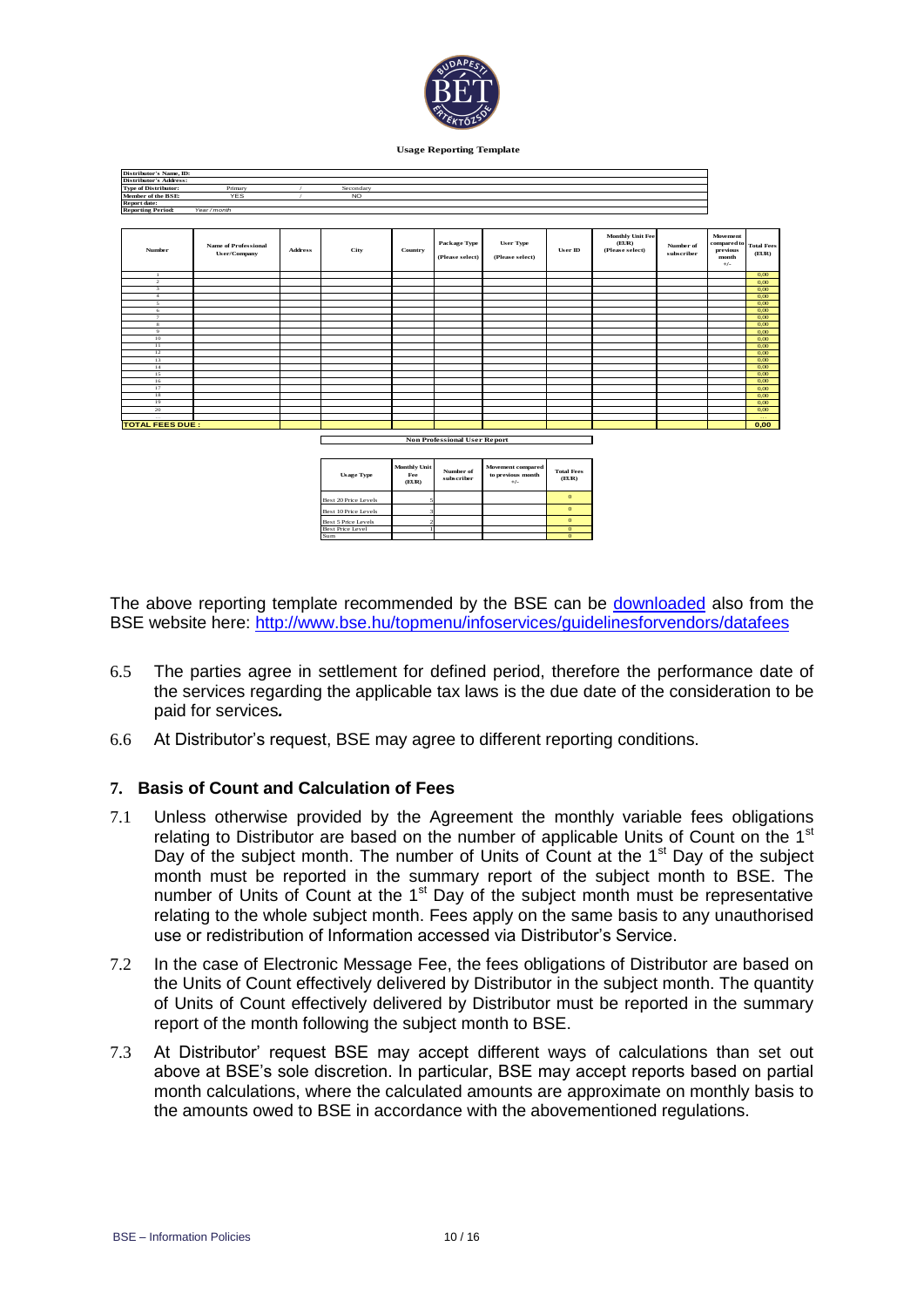

- 7.4 BSE reserves the right to recover the full amount owed under the Agreement, in the event that correspondence, audit or other investigation reveals any significant differences between fees reported and calculated by a Distributor and fees calculated in accordance with the Agreement.
- 7.5 No monthly variable fees are payable, but reporting is due, in respect of:
	- (a) Internal use of the Information by Distributor's Group for quality control and monitoring purposes or product development or demonstration. BSE reserves the right to limit the number of units for which such fees are waived and to change the limit on three (3) months notice to Distributor,
	- (b) any remote Device authorised to access a corresponding host Device, provided the host Device cannot be used simultaneously,
	- (c) emergency information facilities ("EIF") maintained by Distributor's Group or a User, provided (i) the Users using the Information at the EIF site are already paying fees at their normal location, (ii) the normal location is not operational and (iii) the number of Devices at the EIF site is lower than or equal to the number of Devices already reported for any such User at its usual location.
- 7.6 BSE reserves the right to grant the following waivers and adjustments with regard to the annual fees and monthly variable fees defined in Section 5:
- 7.6.1 Introductory annual fee adjustment: partial waiver of the annual fees payable by a Distributor which executes an Agreement with BSE during a time period specified in advance by BSE. This waiver shall apply for a period of time defined by BSE starting with the Effective Date of the Agreement.
- 7.6.2 Introductory monthly fee adjustment: waiver or reduction of the monthly variable fees payable by a Distributor with respect to those Subscribers which execute a Subscriber Agreement with the Distributor during a time period specified in advance by BSE, and with respect to those new Users of a Subscriber already having a valid Subscriber Agreement with the Distributor which become Users of Information during this period of time. This adjustment shall apply for a period of time defined by BSE starting with the execution of the Subscriber Agreement or with the grant of access to Information, as applicable. Unless otherwise specified by BSE, Distributors shall comply with the relevant reporting obligations as specified in Section 6 regarding Subscribers and Users benefiting from this adjustment.
- 7.6.3 Free trial: a time period defined by BSE during which the Distributor may grant access to specified BSE Information normally liable to monthly variable fees to any Person, without the obligation to execute a Subscriber Agreement with, or pay monthly variable fees in respect of, these Persons. BSE may, however, require Distributors to submit reports on such use of the Information.
- 7.7 The adjustments defined in Section 7.6 shall be announced and made available equally to all Distributors. BSE will specify the terms and conditions of these actions when announcing such actions. BSE reserves the right to inform the public on such actions.
- 7.8 BSE reserves the right at BSE's sole discretion to grant the adjustments described in Sections 7.6.2 and 7.6.3 upon individual requests by Distributors, in particular where the Distributor is undertaking market-building or marketing campaigns designed to increase the usage of BSE Information. BSE does not inform other Distributors on granting such adjustments, however BSE undertakes to grant similar requests by other Distributors under equal conditions.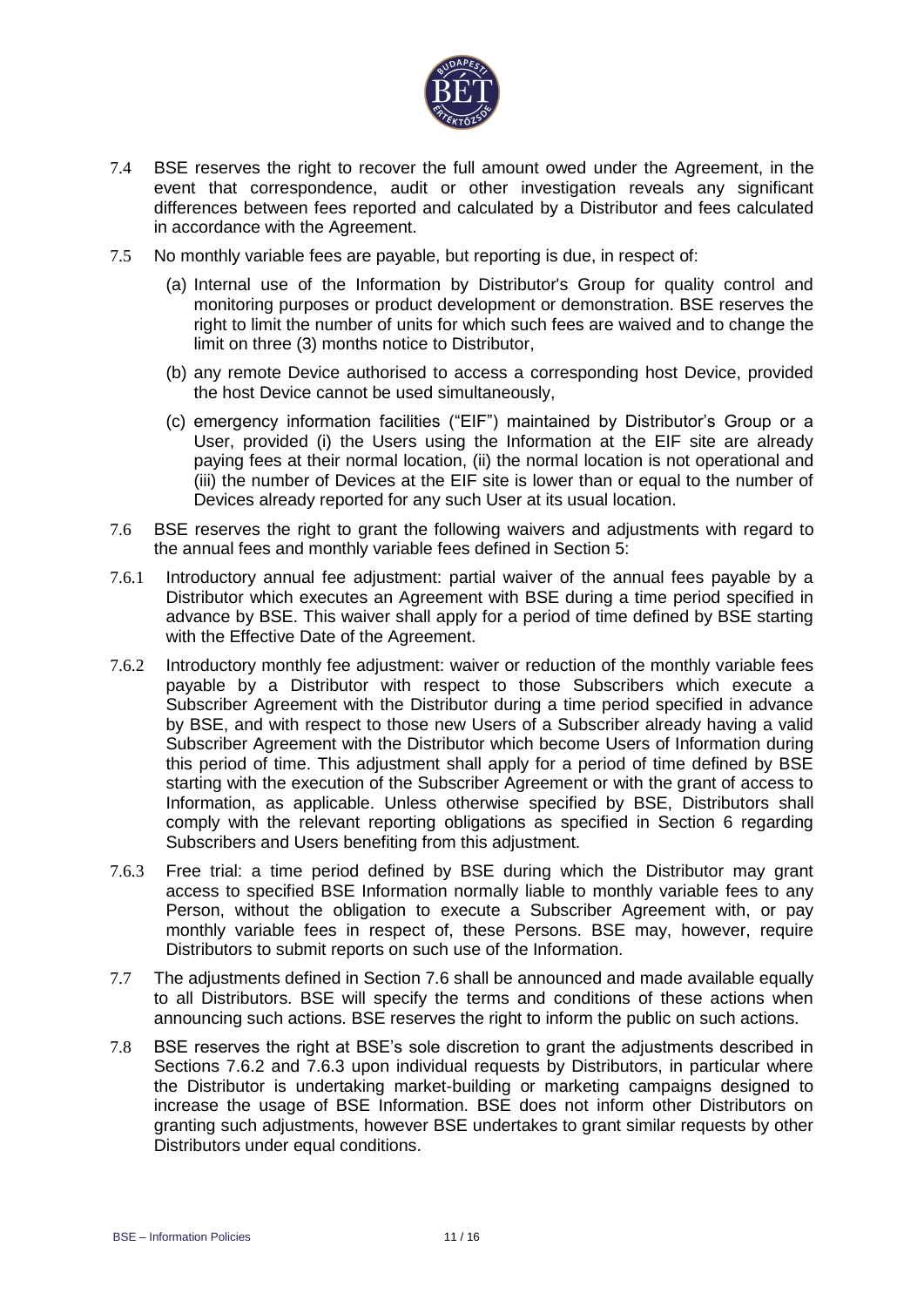

7.9 BSE reserves the right to make the grant of fees adjustments as defined in Sections 7.6 to 7.8 conditional upon additional procedures, declarations or agreements.

#### **8. Backdated Credits**

8.1 Distributor reports may contain credits for User cancellations within a three (3) month period prior to the beginning of the current reporting period. No credits or offsets may be claimed in relation to fees paid for earlier periods without the prior written approval of BSE.

#### **9. Billing**

- 9.1 The proportion of annual fees applicable to the period between the Commencement Date and the end of the calendar year will be invoiced by BSE to Distributor within five (5) business Days of Commencement Date. In subsequent years BSE will invoice all annual fees to Distributor in accordance with Section 9.5.
- 9.2 BSE will prepare and send invoices for other fees to Distributor in accordance with the Agreement and based on the reports received.
- 9.3 The amount of VAT will be calculated and included in the invoice of BSE in addition to the net fees payable by the Distributor if it is applicable in accordance with the relevant law.
- 9.4 In the years after concluding the Agreement, Distributor may decide whether Distributor wishes to pay the annual fees defined above in a lump sum at the beginning of the year, or in two equal instalments every half year.
- 9.5 In each calendar year, Distributor shall declare in a written form by December  $15<sup>th</sup>$ which of the two payment schemes detailed above it chooses for the next calendar year. If Distributor fails to submit this declaration to BSE by the defined date, BSE automatically applies payment by a lump sum for the annual fees of Distributor.
- 9.6 In the case of payment in a lump sum, BSE will invoice all annual fees in a lump sum in respect of the whole year to Distributor by January  $5<sup>th</sup>$ . In the case of payment in two equal instalments, BSE will invoice the two instalments by January  $5<sup>th</sup>$  and by July  $5<sup>th</sup>$ , respectively.

#### **10. Payment**

- 10.1 Distributors are <sup>r</sup>equired to pay to BSE the fees specified in BSE Schedule of Fees of Information Products, clear of any currency conversion or transmission charges, and shall also pay the amount of VAT if it is included in the invoice according to Section 9.3.
- 10.2 Distributors have no right to set-off or to make any reduction or adjustment of amou<sup>nt</sup>s due to BSE.
- 10.3 Distributors are required to remit payment of the fees including value added tax and the costs becoming payable under Section 8.6 of the IDA if applicable – by bank transfer to the account given by the BSE within thirty (30) Days of receiving the invoice. Distributor ID number must be included on all transfers to BSE's bank account.
- 10.4 If payments are overdue, Distributor shall pay to BSE late interest in accordance with the relevant provisions of the Hungarian Civil Code. (Act V of 2013. Chapter XXIII Section 6:155)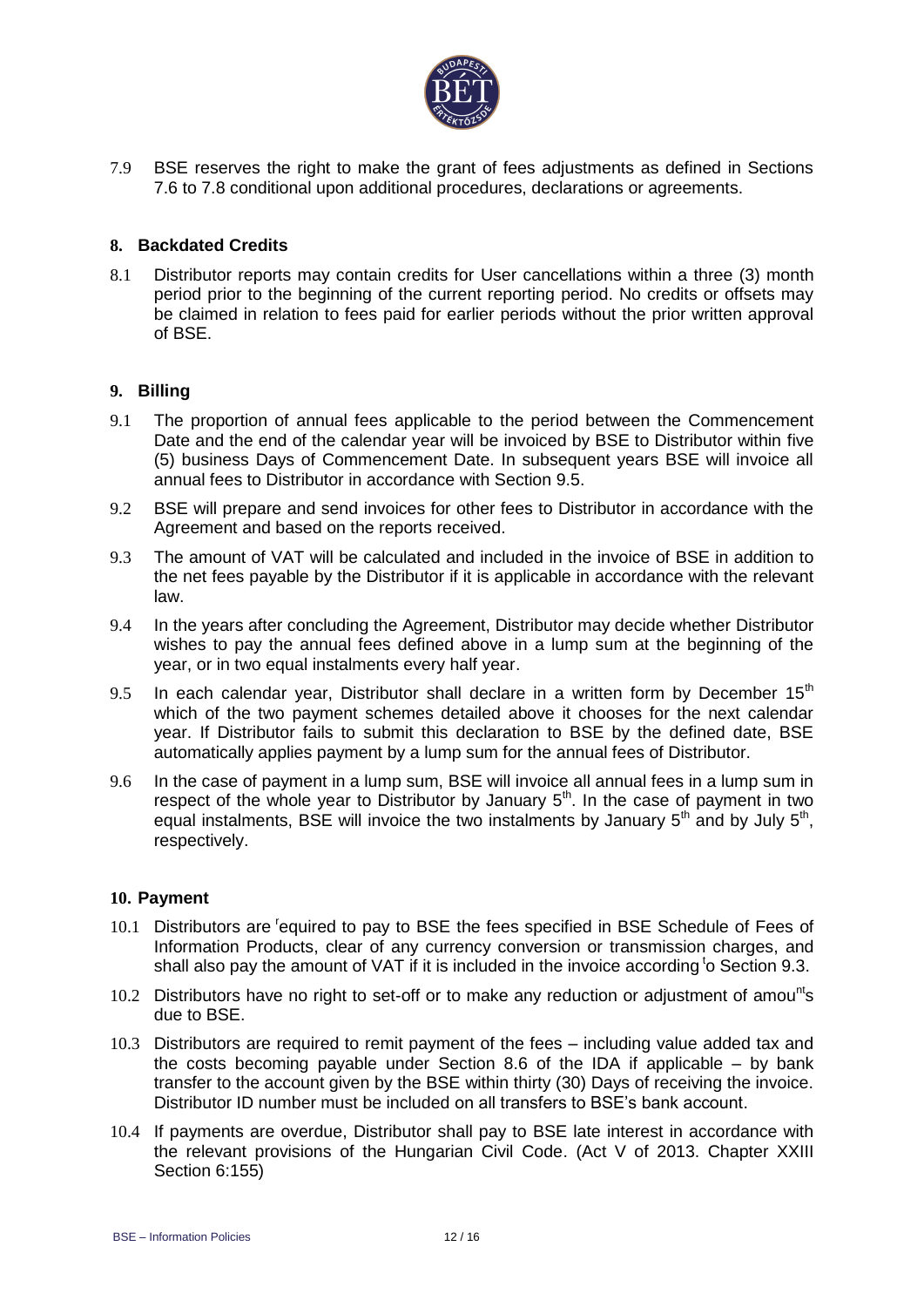

#### **11. Glossary of Terms**

11.1 Except where specified and where the context otherwise requires, capitalised terms used in the Agreement shall have the meanings set out in this Glossary.

**Affiliated Companies:** A subsidiary in which Distributor directly or indirectly owns more than 50% of the issued share capital and exercises effective control, or a holding company that directly or indirectly owns at least 50% of Distributor's issued share capital and exercises effective control.

**Agreement:** The IDA, together with BSE Schedule of Fees of Information Products, BSE Information Policies, BSE Information Packages and BSE Technical Specifications as published by BSE and amended from time to time in accordance with the Agreement.

**Annex 1, 2, 3, 4:** Annex 1 – 4 to the IDA, as amended from time to time in accordance with the Agreement. (Annex 1 is repealed from 05. February 2014)

**BSE**: The Budapest Stock Exchange Ltd.

**BSE Information Packages:** BSE Information Packages as published by BSE on BSE Website and amended from time to time in accordance with the Agreement.

**BSE Information Policies:** BSE Information Policies as published by BSE on BSE Website and amended from time to time in accordance with the Agreement.

**BSE Schedule of Fees of Information Products:** BSE Schedule of Fees of Information Products as published by BSE on BSE Website and amended from time to time in accordance with the Agreement.

**BSE Technical Specifications:** BSE Technical Specifications as published by BSE on BSE Website and amended from time to time in accordance with the Agreement.

**BSE Website:** Internet pages found under the URLs [www.bse.hu](http://www.bse.hu/) and [www.bet.hu.](http://www.bet.hu/)

**Business Use:** Business use of Information by a Subscriber, as described in BSE Information Policies.

**Commencement Date**: Date specified in Annex 2 of the IDA or other date agreed in writing between the parties.

**Continuous Display:** Uninterrupted and connected display of Information on a Device.

**Customer Area:** A Location used by Distributor or Subscriber where any number of Devices may be installed for the purposes of public information only, in a manner that allows an indefinite number of Persons to view the Information on such Device(s) but does not allow either the operator of the Location or the Persons viewing the Information to download, process or distribute Information.

**Day**: Calendar day.

**Delayed Information**: Information that is delayed by (minimum) fifteen (15) minutes from the time of original dissemination.

**Derived Information:** Information processed in a way that the Information itself may be determined/ incorporated or reversed engineered or which may substitute the Information.

**Device:** Any unit of equipment, fixed or portable, that receives, accesses or displays Information in visible, audible or other comprehensible form. BSE reserves the right to determine whether any item of equipment constitutes a Device.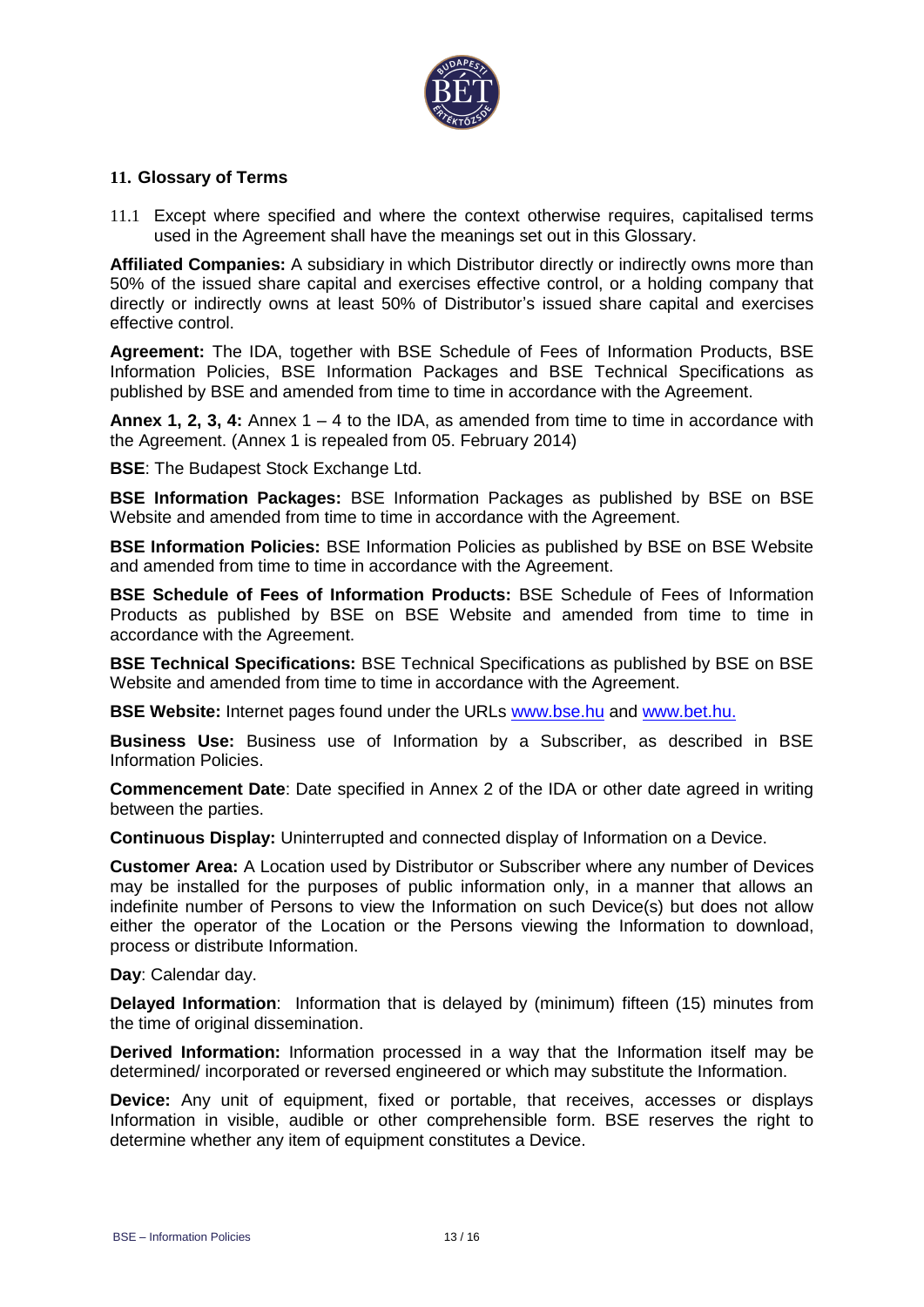

**Distributor:** Any Person entered into the Agreement with BSE to be an authorised distributor of Information.

**Distributor's Group**: For any Distributor, the Distributor, Affiliated Companies and Service Facilitators approved by BSE.

**Electronic Message**: Any items of Information relating to a single instrument requested at any one time. BSE reserves the sole right to determine whether items of Information constitute a single Electronic Message.

**Emergency Information Facilities ("EIF"):** Emergency Information Facilities as set out in BSE Information Policies.

**End-of-Day Information:** Information provided after close of trading that reflects the activity of the same trading Day.

**Exchange Member:** Entity having right to trade on BSE. With respect to MiFID OTC Data, an Exchange Member shall be considered as Information Provider.

**Exchange Rules:** All valid and effective Exchange Rules, Exchange Orders and decisions of BSE.

**External (Usage):** Usage by third parties.

**IDA:** The Information Distribution Agreement document and its Annexes 1, 2, 3 and 4 as signed by Distributor and BSE and amended from time to time in accordance with the Agreement.

**Information:** The information available to be licensed by BSE under the Agreement, as published by BSE from time to time.

**Information Packages:** Packages of Information which Distributor can select and receive from BSE in return for fees as specified in BSE Schedule of Fees of Information Products. Information Packages are described in detail in BSE Information Packages.

**Information Provider:** Any third party source of information that licenses BSE to make its information available as Information under the Agreement, whether such Information is disseminated by BSE, by its originator, or by a third party.

**Intellectual Property Rights:** Patents, trade marks, service marks, copyrights, database rights, topography rights, industrial design, know-how, trade secrets and any other rights relating to intellectual properties in accordance with the applicable laws.

**Internal Controls:** Systems, rules, procedures, authorisations and disciplines which, taken together and to the satisfaction of BSE:

- (a) record and identify all authorised access to Information,
- (b) inhibit unauthorised access to Information, or identify and record unauthorised access and facilitate appropriate action.

Internal Controls are regarded as effective if there is auditable evidence of their operation throughout the relevant period.

**Internal (Usage):** Usage by the employees of the contractual party.

**Issuer:** The Person that qualifies as an issuer of BSE according to the regulations of BSE.

**Licensee:** Any Subscriber of Exchange Member who concludes an agreement on creation of New Original Works with BSE.

**Location:** Any single room (a) containing one or more Devices or (b) used as the address for one or more Users.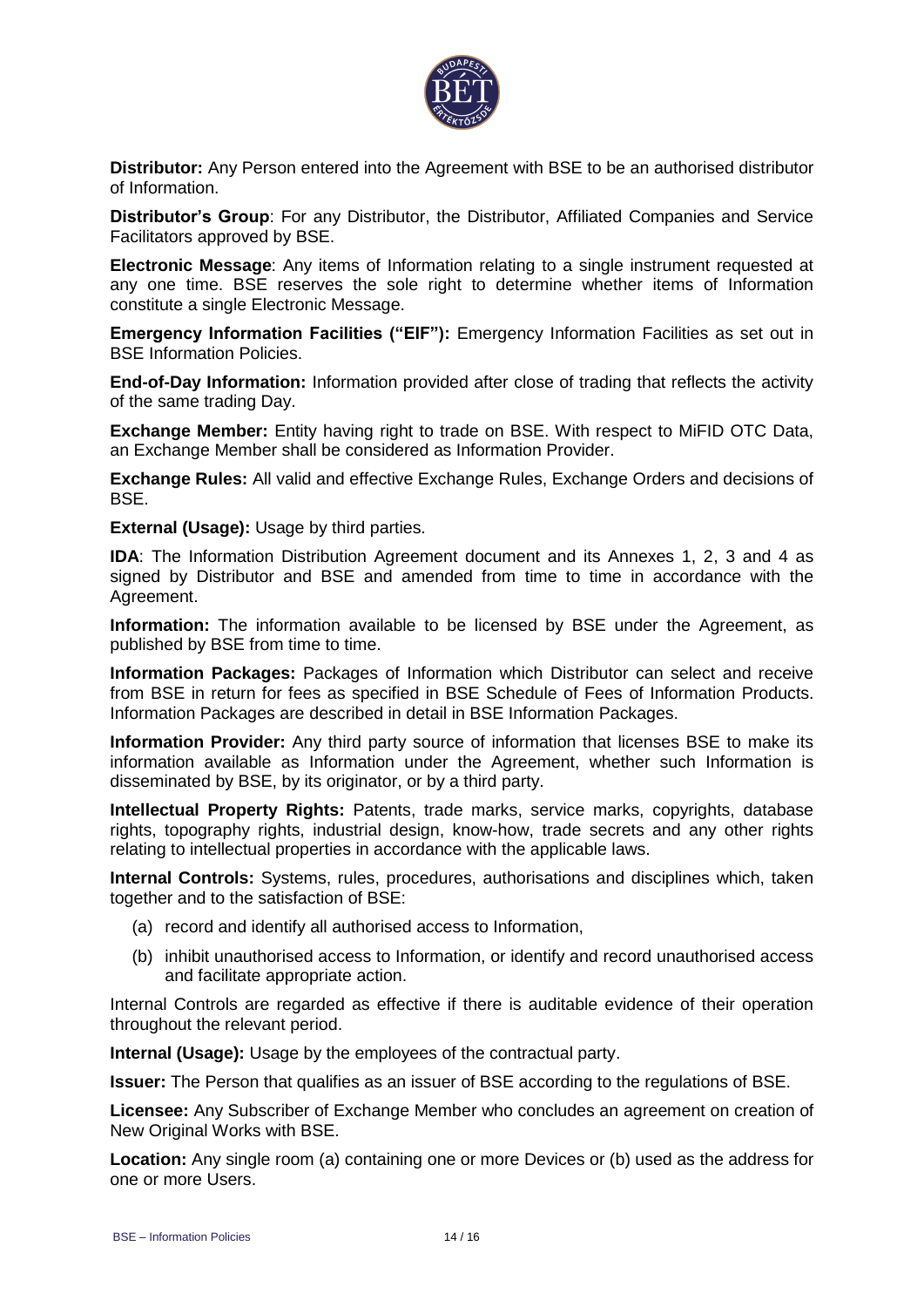

**Media Distribution:** Media Distribution of Information as described in BSE Information Policies.

**MiFID OTC Data:** Information received by BSE from Exchange Members and transmitted to Distributors in accordance with Section 2.5.8 of BSE Information Policies. MiFID OTC Data constitutes part of the MiFID OTC Data Package defined in BSE Information Packages.

**New Original Works or NOW**: Works that are created partially or wholly from Information in a way that the Information itself is not revealed, may not be determined, reversed engineered or which may not substitute the Information. NOW types are the following:

- NOW Index+: Creation of Index or other financial product on discretion of BSE. According to this Agreement an index will be numerical and/or graphical representation(s) of the value or volatility of a financial market, market sector or group of traded instruments, calculated from time to time on a standard basis in order to reflect movements in the underlying component Information.
- NOW Indirect Usage: All non display type of applications or services using Information e.g. risk management systems, portfolio evaluation services, analytical and/or order generating applications, trading systems (auto trade/quote), etc.

**Office Area**: A Location used by Distributor or Subscriber where any number of Devices may be installed for the purposes of Internal use of Information only and not for public information, in a manner that allows an indefinite number of employees of the Distributor to view the Information on such Device(s) however prohibits any further downloading, processing or distribution of the Information.

**Other Connection Point(s):** Connection points described by BSE in Annex 2, other than the Physical Points of Access, from where the Distributor is capable of receiving the Information.

**Person**: A natural person, legal entity, and other proprietorship, corporation, partnership or organisation not recognised as legal entity.

**Physical Point of Access:** The technical equipment(s), as specified in BSE Technical Specifications, which the Distributor may connect to for the purposes of taking delivery of the Information.

**Primary Distributor:** A Distributor that receives access to Information directly via any Physical Point of Access.

**Private Use:** Private use of Information by a Subscriber, as described in BSE Information Policies.

**Real-time Index Package Information:** Real-time Information included in the Real-time Index Package.

**Real-time Information:** All Information from the time of original dissemination to the time fifteen (15) minutes after such dissemination.

**Reporting Requirements**: The reporting requirements as set out in BSE Information Policies.

**Secondary Distributor:** A Distributor that receives access to Information from another Distributor.

**Service:** Any service provided by a member of Distributor's Group that includes Information in any form.

**Service Facilitator**: A Person authorised by Distributor to receive Information from Distributor or Affiliated Companies for the sole purpose of facilitating dissemination of Information in Distributor's Service in accordance with the Agreement.